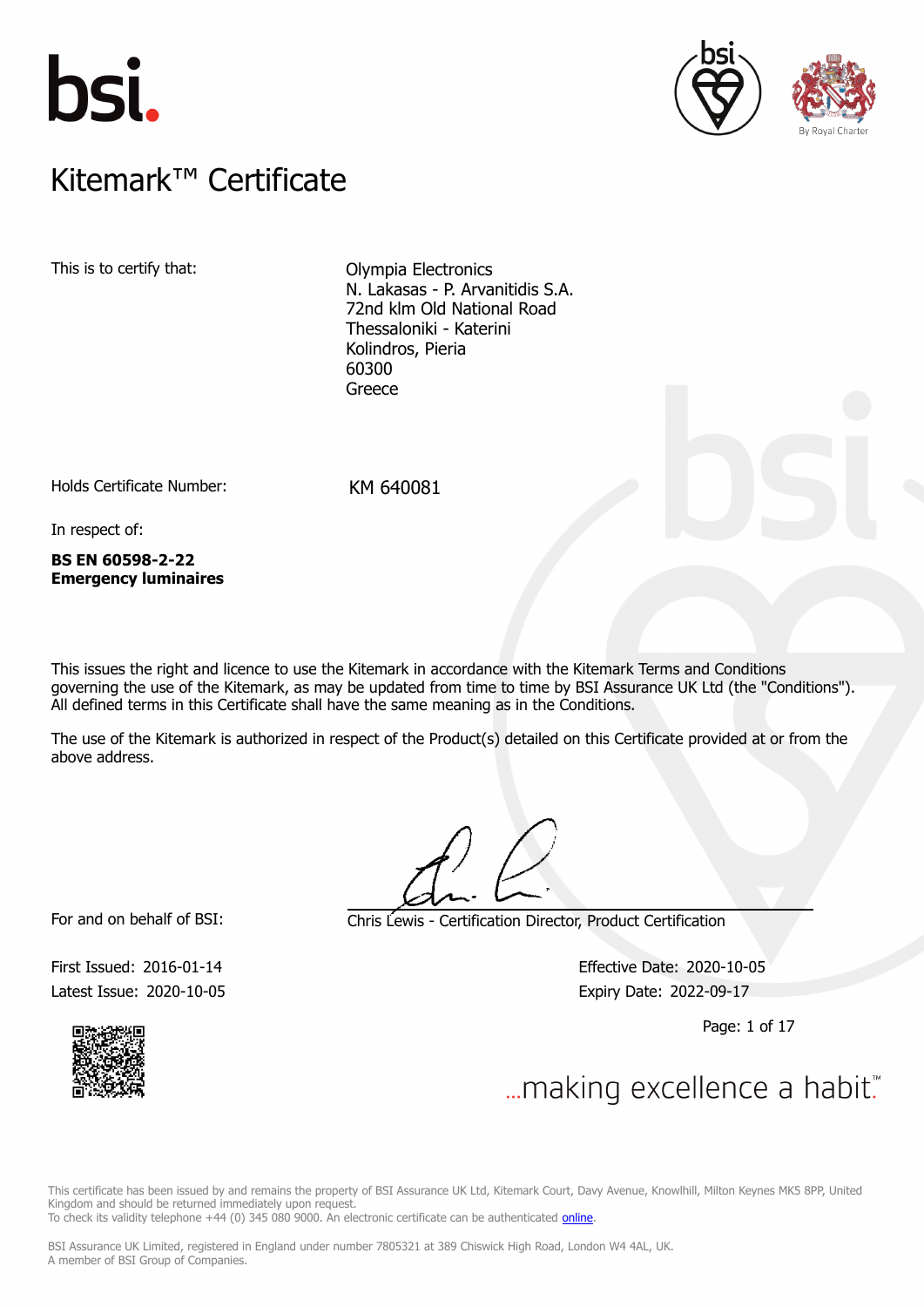No. KM 640081

### **Emergency Luminaires to BS EN 60598-2-22:2014 and BS EN 60598-1:2015.**

#### **GR range of emergency luminaires**

Rated 220-240V AC/50-60Hz Class II

BSI Test Report reference 8408551.

| <b>Model</b> | Light<br>source | <b>Mode</b>               | <b>Duration</b> | <b>Assembly type</b>                                               |
|--------------|-----------------|---------------------------|-----------------|--------------------------------------------------------------------|
| GR-310/30L/A | <b>LED</b>      | Non-Maintained/Maintained | 1.5 hours       | Ceiling/Wall/Suspension mounted.<br>Emergency/exit luminaire. IP40 |
| GR-312/30L/A | LED             | Non-Maintained/Maintained | 3 hours         | Ceiling/Wall/Suspension mounted.<br>Emergency/exit luminaire. IP40 |
| GR-310/15L/A | <b>LED</b>      | Non-Maintained/Maintained | 1.5 hours       | Ceiling/Wall/Suspension mounted.<br>Emergency/exit luminaire. IP40 |
| GR-312/15L/A | <b>LED</b>      | Non-Maintained/Maintained | 3 hours         | Ceiling/Wall/Suspension mounted.<br>Emergency/exit luminaire. IP40 |
| GR-312/LS/A  | <b>LED</b>      | Non-Maintained/Maintained | 3 hours         | Ceiling/Wall/Suspension mounted.<br>Emergency/exit luminaire. IP40 |
| GR-1936/30L  | <b>LED</b>      | Non-Maintained/Maintained | 3 hours         | Ceiling/Wall mounted. Emergency<br>luminaire. IP65                 |
| GR-1936/15L  | <b>LED</b>      | Non-Maintained/Maintained | 3 hours         | Ceiling/Wall mounted. Emergency<br>luminaire. IP65                 |
| GR-1935/30L  | <b>LED</b>      | Non-Maintained/Maintained | 1.5 hours       | Ceiling/Wall mounted. Emergency<br>luminaire, IP65                 |
| GR-1935/15L  | <b>LED</b>      | Non-Maintained/Maintained | 1.5 hours       | Ceiling/Wall mounted. Emergency<br>luminaire. IP65                 |
| GR-1310/30L  | <b>LED</b>      | Non-Maintained/Maintained | 1.5 hours       | Ceiling/Wall/Suspension mounted.<br>Emergency/exit luminaire. IP40 |
| GR-1310/15L  | <b>LED</b>      | Non-Maintained/Maintained | 1.5 hours       | Ceiling/Wall/Suspension mounted.<br>Emergency/exit luminaire. IP40 |
| GR-1312/30L  | <b>LED</b>      | Non-Maintained/Maintained | 3 hours         | Ceiling/Wall/Suspension mounted.<br>Emergency/exit luminaire. IP40 |
| GR-1312/15L  | <b>LED</b>      | Non-Maintained/Maintained | 3 hours         | Ceiling/Wall/Suspension mounted.<br>Emergency/exit luminaire. IP40 |

Latest Issue: 2020-10-05 Expiry Date: 2022-09-17

First Issued: 2016-01-14 Effective Date: 2020-10-05

#### Page: 2 of 17

This certificate has been issued by and remains the property of BSI Assurance UK Ltd, Kitemark Court, Davy Avenue, Knowlhill, Milton Keynes MK5 8PP, United Kingdom and should be returned immediately upon request.

To check its validity telephone +44 (0) 345 080 9000. An electronic certificate can be authenticated *[online](https://pgplus.bsigroup.com/CertificateValidation/CertificateValidator.aspx?CertificateNumber=KM+640081&ReIssueDate=05%2f10%2f2020&Template=uk)*.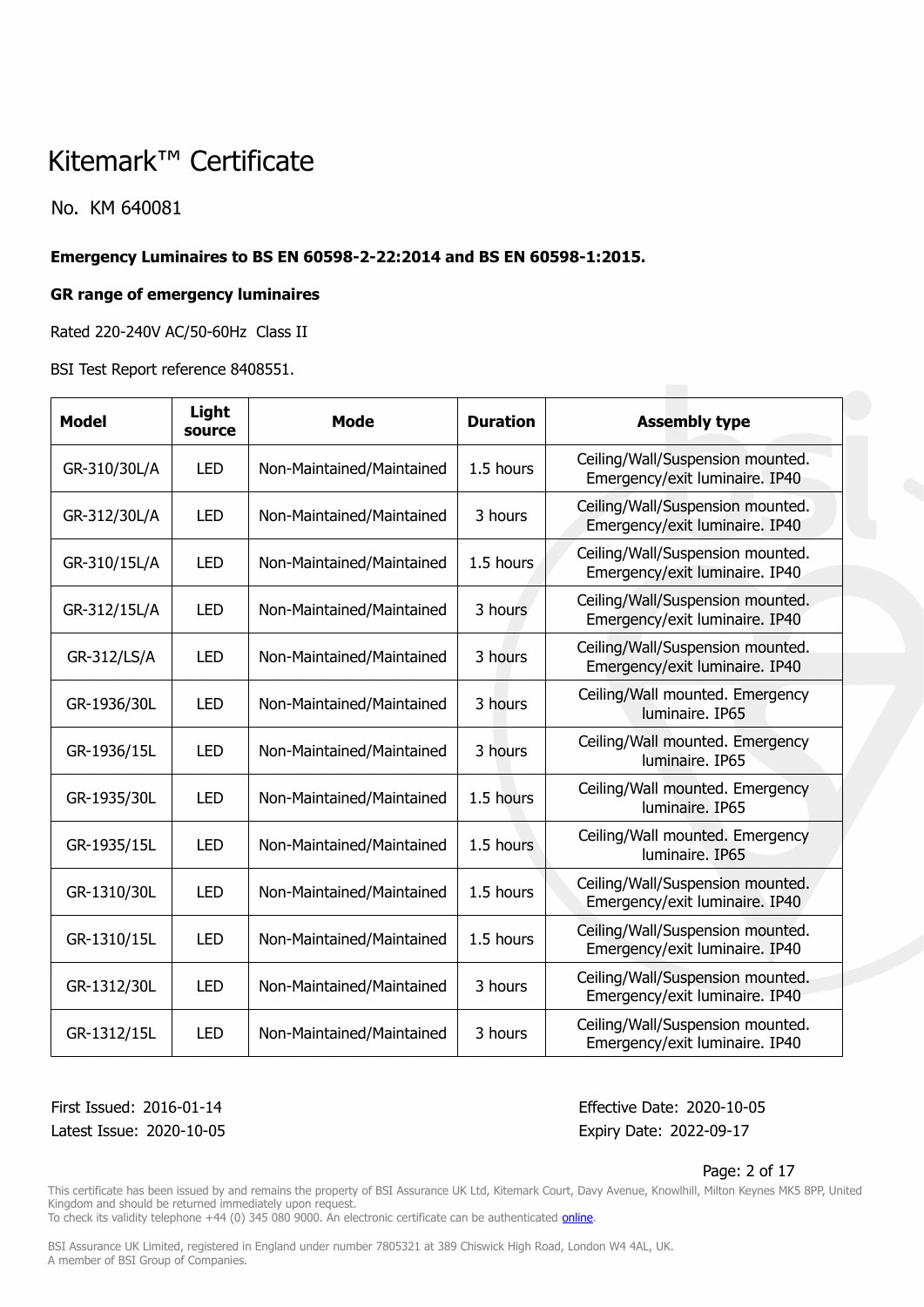No. KM 640081

### **Emergency Luminaires to BS EN 60598-2-22:2014 and BS EN 60598-1:2015.**

### **GR range of emergency luminaires**

Rated 220-240V AC/50-60Hz Class II

BSI Test Reports reference 8408547 and 9685738/Rev 1

| <b>Model</b>     | Light<br>source | <b>Mode</b>                            | <b>Duration</b> | <b>Assembly type</b>                                               |
|------------------|-----------------|----------------------------------------|-----------------|--------------------------------------------------------------------|
| GR-315/15L/ADR/A | <b>LED</b>      | Addressable self-testing<br>maintained | 1.5 hours       | Ceiling/Wall/Suspension mounted.<br>Emergency/exit luminaire. IP40 |
| GR-315/15L/A     | <b>LED</b>      | Self-testing maintained                | 1.5 hours       | Ceiling/Wall/Suspension mounted.<br>Emergency/exit luminaire. IP40 |
| GR-316/15L/ADR/A | <b>LED</b>      | Addressable self-testing<br>maintained | 3 hours         | Ceiling/Wall/Suspension mounted.<br>Emergency/exit luminaire. IP40 |
| GR-316/15L/A     | <b>LED</b>      | Self-testing maintained                | 3 hours         | Ceiling/Wall/Suspension mounted.<br>Emergency/exit luminaire. IP40 |
| GR-315/30L/ADR/A | <b>LED</b>      | Addressable self-testing<br>maintained | 1.5 hours       | Ceiling/Wall/Suspension mounted.<br>Emergency/exit luminaire. IP40 |
| GR-315/30L/A     | <b>LED</b>      | Self-testing maintained                | 1.5 hours       | Ceiling/Wall/Suspension mounted.<br>Emergency/exit luminaire. IP40 |
| GR-316/30L/ADR/A | <b>LED</b>      | Addressable self-testing<br>maintained | 3 hours         | Ceiling/Wall/Suspension mounted.<br>Emergency/exit luminaire. IP40 |
| GR-316/30L/A     | <b>LED</b>      | Self-testing maintained                | 3 hours         | Ceiling/Wall/Suspension mounted.<br>Emergency/exit luminaire. IP40 |
| GR-938/15L/ADR   | <b>LED</b>      | Addressable self-testing<br>maintained | 1.5 hours       | Ceiling/Wall mounted. Emergency luminaire.<br><b>IP65</b>          |
| GR-938/15L       | <b>LED</b>      | Self-testing maintained                | 1.5 hours       | Ceiling/Wall mounted. Emergency luminaire.<br><b>IP65</b>          |
| GR-938/30L/ADR   | <b>LED</b>      | Addressable self-testing<br>maintained | 1.5 hours       | Ceiling/Wall mounted. Emergency luminaire.<br><b>IP65</b>          |
| GR-938/30L       | <b>LED</b>      | Self-testing maintained                | 1.5 hours       | Ceiling/Wall mounted. Emergency luminaire.<br><b>IP65</b>          |
| GR-939/15L/ADR   | <b>LED</b>      | Addressable self-testing<br>maintained | 3 hours         | Ceiling/Wall mounted. Emergency luminaire.<br><b>IP65</b>          |
| GR-939/15L       | <b>LED</b>      | Self-testing maintained                | 3 hours         | Ceiling/Wall mounted. Emergency luminaire.<br><b>IP65</b>          |

Latest Issue: 2020-10-05 Expiry Date: 2022-09-17

First Issued: 2016-01-14 Effective Date: 2020-10-05

#### Page: 3 of 17

This certificate has been issued by and remains the property of BSI Assurance UK Ltd, Kitemark Court, Davy Avenue, Knowlhill, Milton Keynes MK5 8PP, United Kingdom and should be returned immediately upon request.

To check its validity telephone +44 (0) 345 080 9000. An electronic certificate can be authenticated *[online](https://pgplus.bsigroup.com/CertificateValidation/CertificateValidator.aspx?CertificateNumber=KM+640081&ReIssueDate=05%2f10%2f2020&Template=uk)*.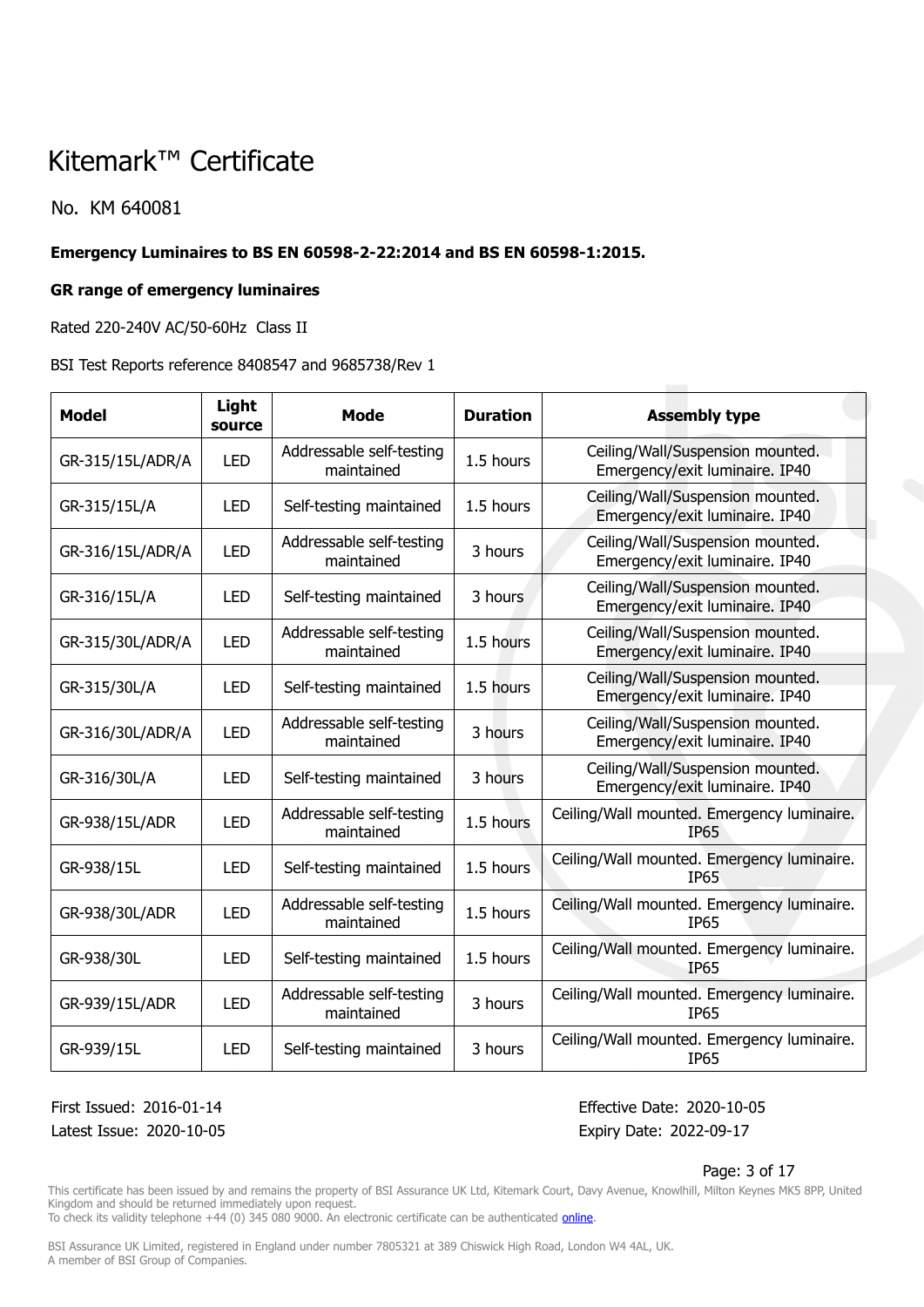### No. KM 640081

### **Emergency Luminaires to BS EN 60598-2-22:2014 and BS EN 60598-1:2015.**

### **GR range of emergency luminaires (continued)**

| <b>Model</b>           | Light<br>source | <b>Mode</b>                              | <b>Duration</b> | <b>Assembly type</b>                                      |
|------------------------|-----------------|------------------------------------------|-----------------|-----------------------------------------------------------|
| GR-939/30L/ADR         | <b>LED</b>      | Addressable self-<br>testing maintained  | 3 hours         | Ceiling/Wall mounted. Emergency luminaire.<br><b>IP65</b> |
| GR-939/30L             | <b>LED</b>      | Self-testing<br>maintained               | 3 hours         | Ceiling/Wall mounted. Emergency luminaire.<br><b>IP65</b> |
| GR-1939/30L/ADR        | <b>LED</b>      | Addressable self-<br>testing maintained  | 3 hours         | Ceiling/Wall mounted. Emergency luminaire.<br><b>IP65</b> |
| GR-1939/30L            | <b>LED</b>      | Self-testing<br>maintained               | 3 hours         | Ceiling/Wall mounted. Emergency luminaire.<br><b>IP65</b> |
| GR-1939/15L/ADR        | <b>LED</b>      | Addressable self-<br>testing maintained  | 3 hours         | Ceiling/Wall mounted. Emergency luminaire.<br><b>IP65</b> |
| GR-1939/15L            | <b>LED</b>      | Self-testing<br>maintained               | 3 hours         | Ceiling/Wall mounted. Emergency luminaire.<br><b>IP65</b> |
| GR-1938/30L/ADR        | <b>LED</b>      | Addressable self-<br>testing maintained  | 1.5 hours       | Ceiling/Wall mounted. Emergency luminaire.<br><b>IP65</b> |
| GR-1938/30L            | <b>LED</b>      | Self-testing<br>maintained               | 1.5 hours       | Ceiling/Wall mounted. Emergency luminaire.<br><b>IP65</b> |
| GR-1938/15L/ADR        | <b>LED</b>      | Addressable self-<br>testing maintained  | 1.5 hours       | Ceiling/Wall mounted. Emergency luminaire.<br><b>IP65</b> |
| GR-1938/15L            | <b>LED</b>      | Self-testing<br>maintained               | 1.5 hours       | Ceiling/Wall mounted. Emergency luminaire.<br><b>IP65</b> |
| GR-<br>939/30L/ADR/DSD | <b>LED</b>      | Addressable, self<br>testing, maintained | 3 hours         | Ceiling/Wall mounted. Emergency exit<br>luminaire. IP65   |
| GR-<br>939/15L/ADR/DSD | <b>LED</b>      | Addressable, self<br>testing, maintained | 3 hours         | Ceiling/Wall mounted. Emergency exit<br>luminaire. IP65   |
| GR-939/30L/DSD         | <b>LED</b>      | Self testing,<br>Maintained              | 3 hours         | Ceiling/Wall mounted. Emergency exit<br>luminaire. IP65   |
| GR-939/15L/DSD         | <b>LED</b>      | Self testing,<br>Maintained              | 3 hours         | Ceiling/Wall mounted. Emergency exit<br>luminaire. IP65   |

Latest Issue: 2020-10-05 Expiry Date: 2022-09-17

First Issued: 2016-01-14 Effective Date: 2020-10-05

#### Page: 4 of 17

This certificate has been issued by and remains the property of BSI Assurance UK Ltd, Kitemark Court, Davy Avenue, Knowlhill, Milton Keynes MK5 8PP, United Kingdom and should be returned immediately upon request.

To check its validity telephone +44 (0) 345 080 9000. An electronic certificate can be authenticated *[online](https://pgplus.bsigroup.com/CertificateValidation/CertificateValidator.aspx?CertificateNumber=KM+640081&ReIssueDate=05%2f10%2f2020&Template=uk)*.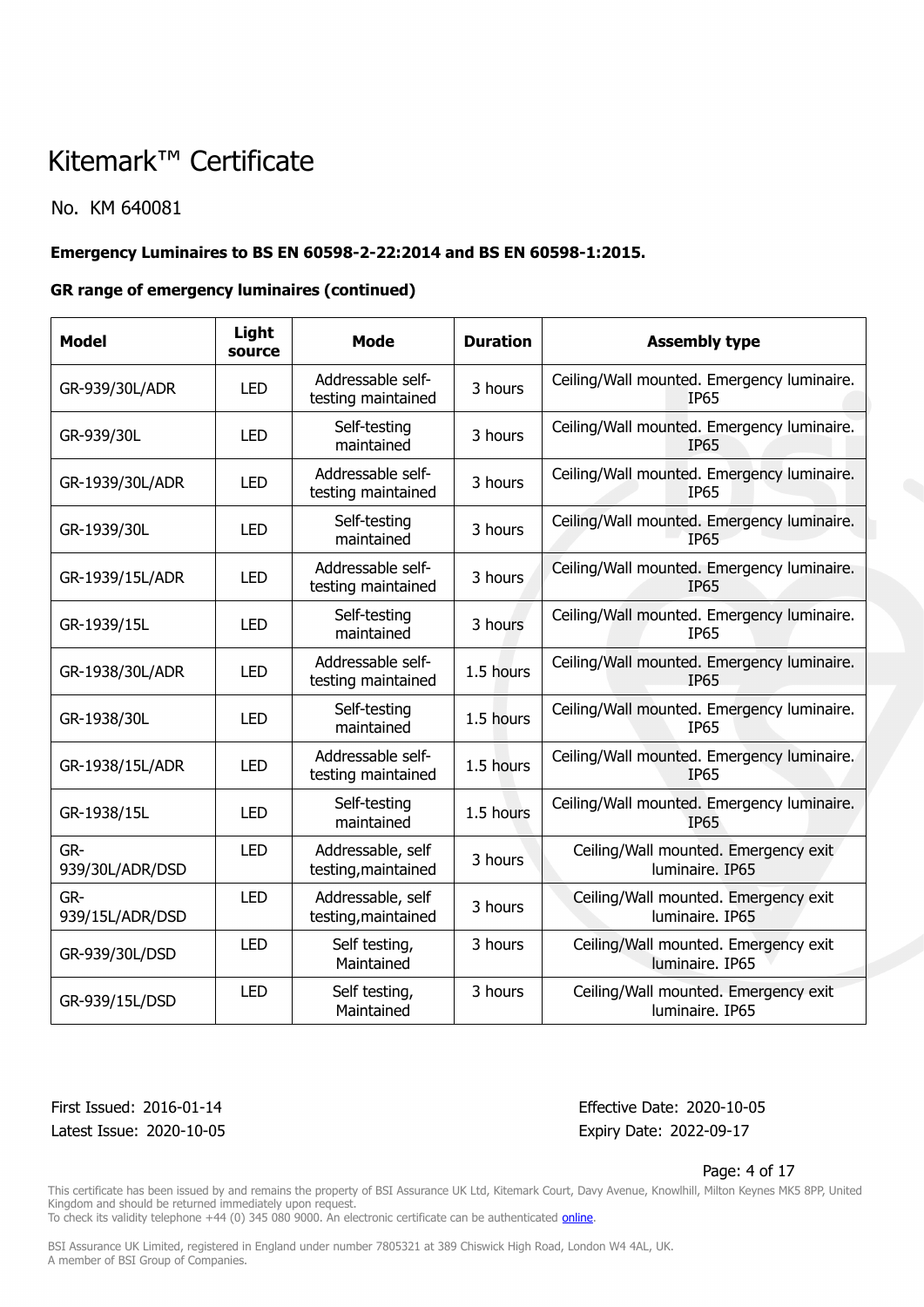### No. KM 640081

## **Emergency Luminaires to BS EN 60598-2-22:2014 and BS EN 60598-1:2015.**

### **GR range of emergency luminaires (continued)**

| Model           | Light<br>source | Mode                                   | <b>Duration</b> | <b>Assembly type</b>                                      |
|-----------------|-----------------|----------------------------------------|-----------------|-----------------------------------------------------------|
| GR-1316/30L/ADR | <b>LED</b>      | Addressable self-testing<br>maintained | 3 hours         | Ceiling/Wall mounted. Emergency luminaire.<br>IP40        |
| GR-1316/30L     | <b>LED</b>      | Self-testing maintained                | 3 hours         | Ceiling/Wall mounted. Emergency luminaire.<br>IP40        |
| GR-1316/15L/ADR | <b>LED</b>      | Addressable self-testing<br>maintained | 3 hours         | Ceiling/Wall mounted. Emergency luminaire.<br>IP40        |
| GR-1316/15L     | LED.            | Self-testing maintained                | 3 hours         | Ceiling/Wall mounted. Emergency luminaire.<br>TP40        |
| GR-1315/30L/ADR | <b>LED</b>      | Addressable self-testing<br>maintained | 1.5 hours       | Ceiling/Wall mounted. Emergency luminaire.<br>IP40        |
| GR-1315/30L     | <b>LED</b>      | Self-testing maintained                | 1.5 hours       | Ceiling/Wall mounted. Emergency luminaire.<br>IP40        |
| GR-1315/15L/ADR | <b>LED</b>      | Addressable self-testing<br>maintained | 1.5 hours       | Ceiling/Wall mounted. Emergency luminaire.<br><b>IP40</b> |
| GR-1315/15L     | LED.            | Self-testing maintained                | 1.5 hours       | Ceiling/Wall mounted. Emergency luminaire.<br>IP40        |

Latest Issue: 2020-10-05 expiry Date: 2022-09-17

First Issued: 2016-01-14 Effective Date: 2020-10-05

#### Page: 5 of 17

This certificate has been issued by and remains the property of BSI Assurance UK Ltd, Kitemark Court, Davy Avenue, Knowlhill, Milton Keynes MK5 8PP, United Kingdom and should be returned immediately upon request. To check its validity telephone +44 (0) 345 080 9000. An electronic certificate can be authenticated *[online](https://pgplus.bsigroup.com/CertificateValidation/CertificateValidator.aspx?CertificateNumber=KM+640081&ReIssueDate=05%2f10%2f2020&Template=uk)*.

BSI Assurance UK Limited, registered in England under number 7805321 at 389 Chiswick High Road, London W4 4AL, UK.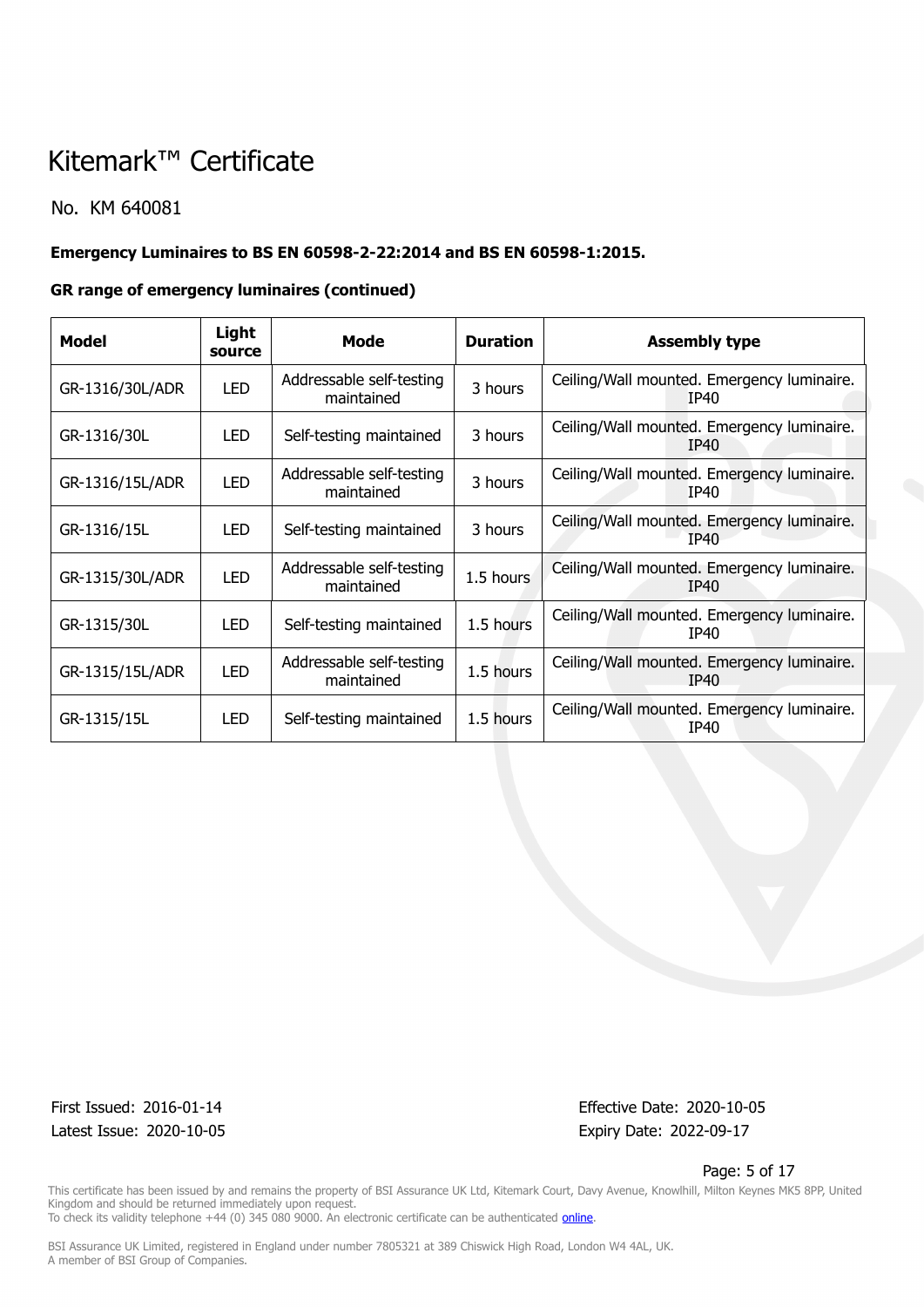No. KM 640081

#### **Emergency Luminaires to BS EN 60598-2-22:2014 and BS EN 60598-1:2015.**

#### **GR range of emergency luminaires**

Rated 220-240V AC/50-60Hz Class II

BSI Test Report reference 8408552-1 Rev 2

| <b>Model</b>      | Light<br>source | Mode                                         | <b>Duration</b> | <b>Assembly type</b>                                      |
|-------------------|-----------------|----------------------------------------------|-----------------|-----------------------------------------------------------|
| <b>GR-290/ADR</b> | <b>LED</b>      | Addressable, Self testing,<br>non maintained | 1.5 hours       | Ceiling/Wall/recess mounted.<br>Emergency luminaire. IP40 |
| <b>GR-291/ADR</b> | <b>LED</b>      | Addressable, Self testing,<br>non maintained | 1.5 hours       | Ceiling/Wall/recess mounted.<br>Emergency luminaire. IP40 |
| <b>GR-292/ADR</b> | <b>LED</b>      | Addressable, Self testing,<br>non maintained | 3 hours         | Ceiling/Wall/recess mounted.<br>Emergency luminaire. IP40 |
| <b>GR-293/ADR</b> | <b>LED</b>      | Addressable, Self testing,<br>non maintained | 3 hours         | Ceiling/Wall/recess mounted.<br>Emergency luminaire. IP40 |
| GR-290            | <b>LED</b>      | Self testing<br>non maintained               | 1.5 hours       | Ceiling/Wall/recess mounted.<br>Emergency luminaire. IP40 |
| GR-291            | <b>LED</b>      | Self testing<br>non maintained               | 1.5 hours       | Ceiling/Wall/recess mounted.<br>Emergency luminaire. IP40 |
| GR-292            | <b>LED</b>      | Self testing<br>non maintained               | 3 hours         | Ceiling/Wall/recess mounted.<br>Emergency luminaire. IP40 |
| GR-293            | <b>LED</b>      | Self testing<br>non maintained               | 3 hours         | Ceiling/Wall/recess mounted.<br>Emergency luminaire. IP40 |

Latest Issue: 2020-10-05 Expiry Date: 2022-09-17

First Issued: 2016-01-14 Effective Date: 2020-10-05

#### Page: 6 of 17

This certificate has been issued by and remains the property of BSI Assurance UK Ltd, Kitemark Court, Davy Avenue, Knowlhill, Milton Keynes MK5 8PP, United Kingdom and should be returned immediately upon request. To check its validity telephone +44 (0) 345 080 9000. An electronic certificate can be authenticated *[online](https://pgplus.bsigroup.com/CertificateValidation/CertificateValidator.aspx?CertificateNumber=KM+640081&ReIssueDate=05%2f10%2f2020&Template=uk)*.

BSI Assurance UK Limited, registered in England under number 7805321 at 389 Chiswick High Road, London W4 4AL, UK.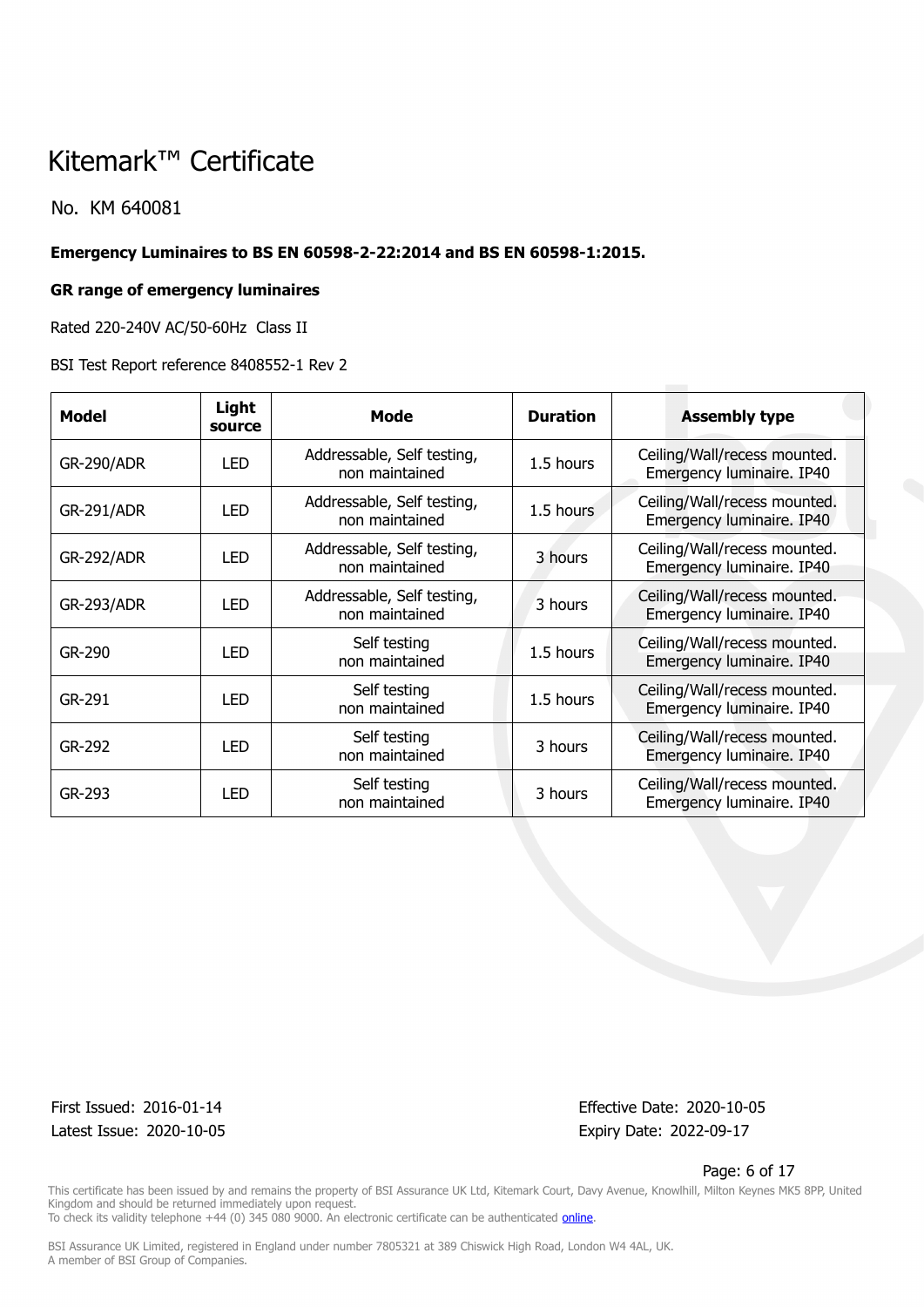No. KM 640081

### **Emergency Luminaires to BS EN 60598-2-22:2014 and BS EN 60598-1:2015.**

### **MLD range of emergency luminaires**

Rated 220-240V AC/50-60Hz Class II IP40

BSI Test Report reference 8413436.

| Model     | Light<br>source | Mode           | <b>Duration</b> | <b>Assembly type</b>                        |
|-----------|-----------------|----------------|-----------------|---------------------------------------------|
| MLD-28D/w | LED             | Self-contained | 3 hours         | Ceiling/Wall/Suspension mounted. Exit sign. |
| MLD-34D/w | LED             | Self-contained | 3 hours         | Ceiling/Wall/Suspension mounted. Exit sign. |
| MLD-44D/w | LED             | Self-contained | 3 hours         | Ceiling/Wall/Suspension mounted. Exit sign. |

### **ZLD range of emergency luminaires**

Rated 220-240V AC/50-60Hz Class I IP40

BSI Test Report reference 8408549.

| <b>Model</b>  | Light<br>source | Mode                                   | <b>Duration</b> | <b>Assembly type</b>             |
|---------------|-----------------|----------------------------------------|-----------------|----------------------------------|
| ZLD-28/EM/ADR | <b>LED</b>      | Addressable self-testing<br>maintained | 3 hours         | Ceiling/Wall mounted. Exit sign. |
| ZLD-28/EM     | <b>LED</b>      | Self-testing maintained                | 3 hours         | Ceiling/Wall mounted. Exit sign  |
| ZLD-34/EM/ADR | <b>LED</b>      | Addressable self-testing<br>maintained | 3 hours         | Ceiling/Wall mounted. Exit sign  |
| ZLD-34/EM     | <b>LED</b>      | Self-testing maintained                | 3 hours         | Ceiling/Wall mounted. Exit sign  |

Latest Issue: 2020-10-05 Expiry Date: 2022-09-17

First Issued: 2016-01-14 Effective Date: 2020-10-05

Page: 7 of 17

This certificate has been issued by and remains the property of BSI Assurance UK Ltd, Kitemark Court, Davy Avenue, Knowlhill, Milton Keynes MK5 8PP, United Kingdom and should be returned immediately upon request.

To check its validity telephone +44 (0) 345 080 9000. An electronic certificate can be authenticated *[online](https://pgplus.bsigroup.com/CertificateValidation/CertificateValidator.aspx?CertificateNumber=KM+640081&ReIssueDate=05%2f10%2f2020&Template=uk)*.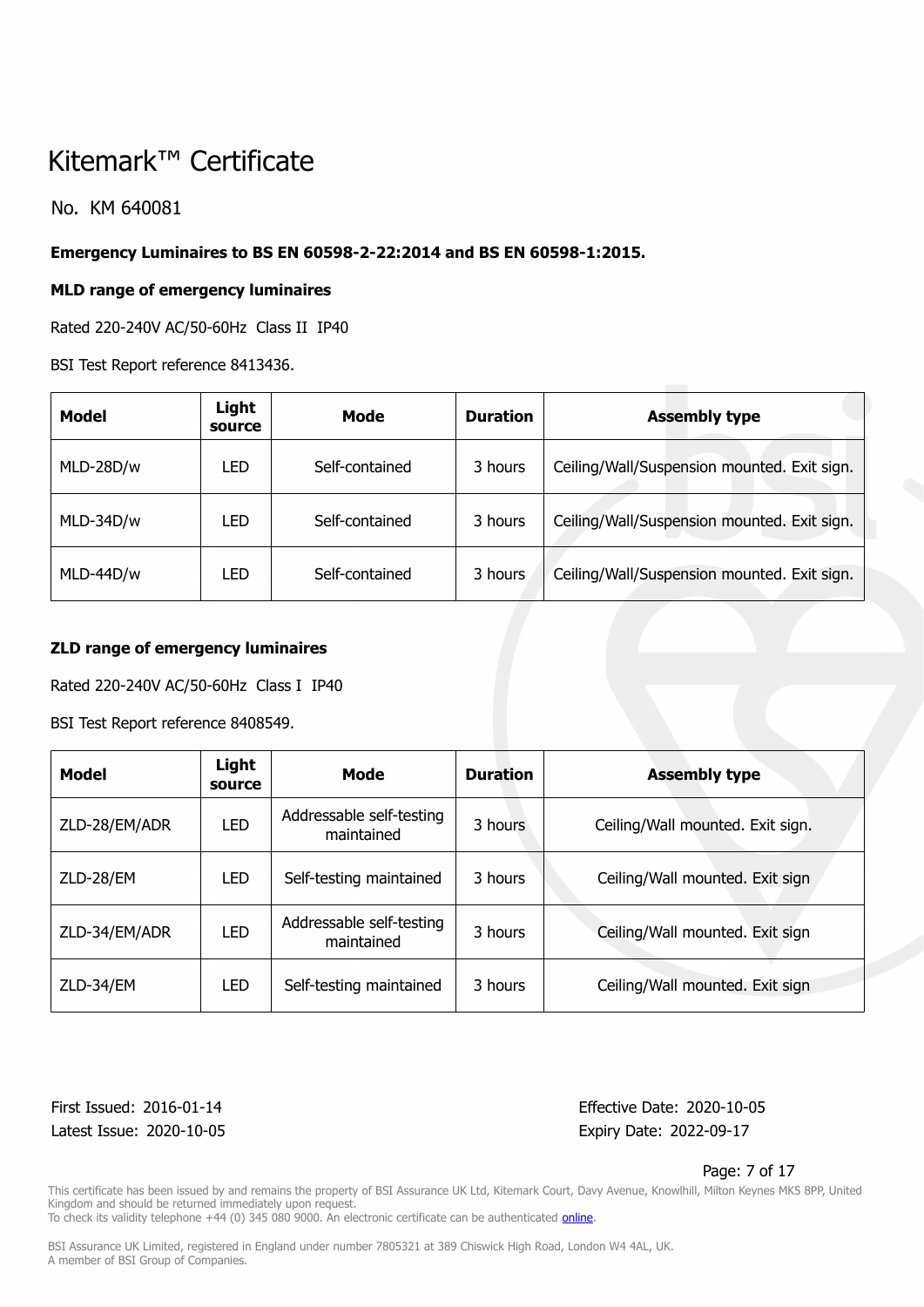No. KM 640081

### **Emergency Luminaires to BS EN 60598-2-22:2014 and BS EN 60598-1:2015.**

### **GR range of emergency luminaires for central battery system**

Rated 15-30V, Class III

BSI Test Report reference 8607093 Rev 1

| <b>Model</b>         | <b>Rating (DC)</b> | <b>IP</b> | <b>No of LEDs</b> | <b>Assembly type</b> | <b>Dimensions</b><br>(mm) |
|----------------------|--------------------|-----------|-------------------|----------------------|---------------------------|
| GR-324/15L/24VDC/A   | 15-30 V<br>1W      | 40        | 15                | Ceiling/Wall mounted | 353 x 143 x 57            |
| GR-324/30L/24VDC/A   | 15-30 V<br>2W      | 40        | 30                | Ceiling/Wall mounted | 353 x 143 x 57            |
| GR-324/15L/24V/ADR/A | 15-30 V<br>1.5W    | 40        | 15                | Ceiling/Wall mounted | 353 x 143 x 57            |
| GR-324/30L/24V/ADR/A | 15-30 V<br>2.3W    | 40        | 30                | Ceiling/Wall mounted | 353 x 143 x 57            |
| GR-1324/15L/24VDC    | 15-30 V<br>1W      | 40        | 15                | Ceiling/Wall mounted | 353 x 143 x 57            |
| GR-1324/30L/24VDC    | 15-30 V<br>2W      | 40        | 30                | Ceiling/Wall mounted | 353 x 143 x 57            |
| GR-1926/15L/24VDC    | 15-30 V<br>1W      | 65        | 15                | Ceiling/Wall mounted | 313 x 118 x 66            |
| GR-1926/30L/24VDC    | 15-30 V<br>2W      | 65        | 30                | Ceiling/Wall mounted | 313 x 118 x 66            |
| GR-1325/15L/24V/ADR  | 15-30 V<br>1.5W    | 40        | 15                | Ceiling/Wall mounted | 353 x 143 x 57            |
| GR-1325/30L/24V/ADR  | 15-30 V<br>2.3W    | 40        | 30                | Ceiling/Wall mounted | 353 x 143 x 57            |
| GR-1926/15L/24V/ADR  | 15-30 V<br>1.5W    | 65        | 15                | Ceiling/Wall mounted | 313 x 118 x 66            |
| GR-1926/30L/24V/ADR  | 15-30 V<br>2.3W    | 65        | 30                | Ceiling/Wall mounted | 313 x 118 x 66            |

Latest Issue: 2020-10-05 Expiry Date: 2022-09-17

First Issued: 2016-01-14 Effective Date: 2020-10-05

Page: 8 of 17

This certificate has been issued by and remains the property of BSI Assurance UK Ltd, Kitemark Court, Davy Avenue, Knowlhill, Milton Keynes MK5 8PP, United Kingdom and should be returned immediately upon request.

To check its validity telephone +44 (0) 345 080 9000. An electronic certificate can be authenticated *[online](https://pgplus.bsigroup.com/CertificateValidation/CertificateValidator.aspx?CertificateNumber=KM+640081&ReIssueDate=05%2f10%2f2020&Template=uk)*.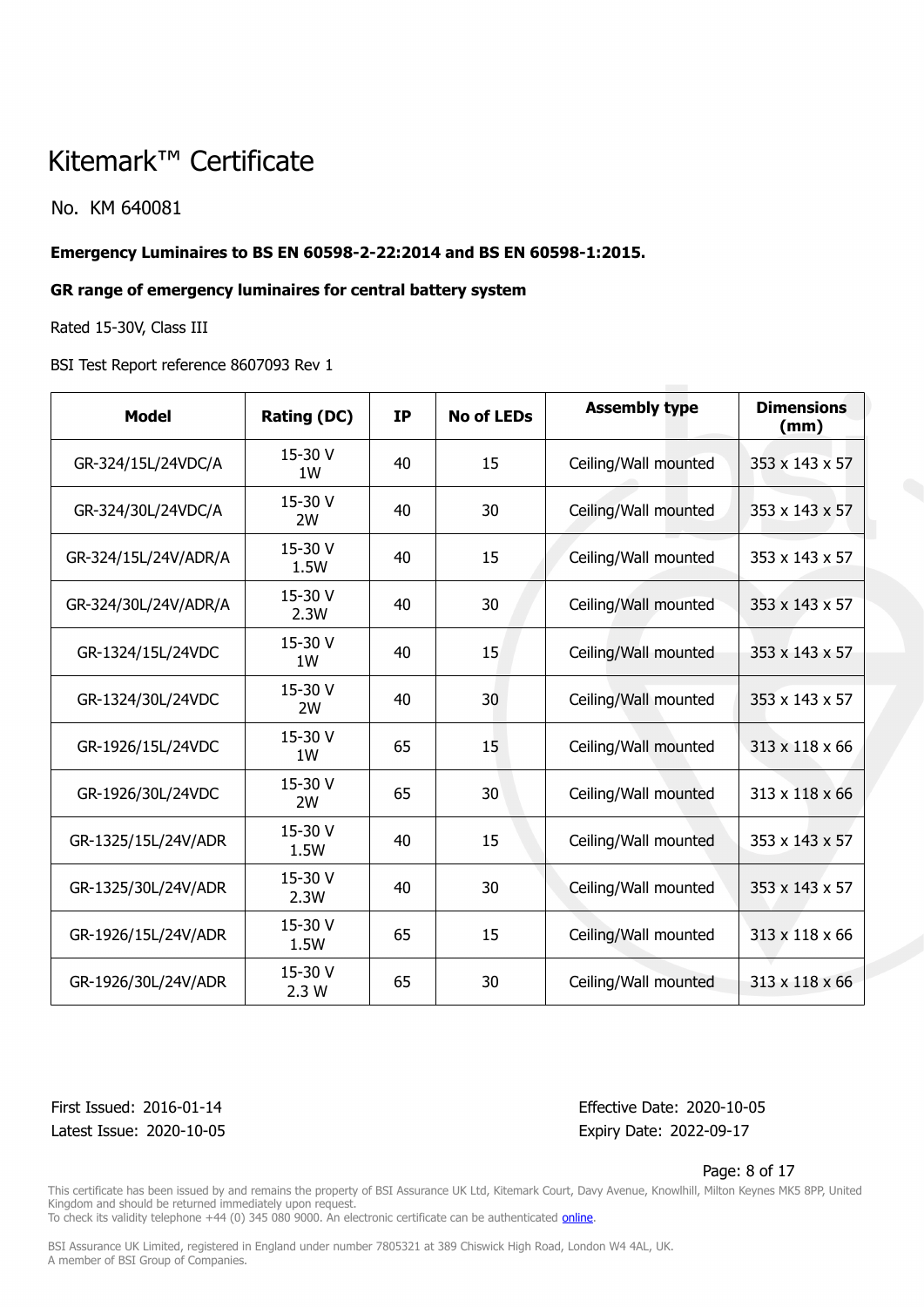No. KM 640081

### **Emergency Luminaires to BS EN 60598-2-22:2014 and BS EN 60598-1:2015.**

#### **GR range of Emergency exit sign luminaires for central battery system**

Rated 85-250VDC/100-250V~50-60Hz Cl.II

BSI Test Report reference 8439708 Rev 1

| <b>Model</b> | Rating                                                   | <b>IP</b> | <b>No of LEDs</b> | <b>Assembly type</b>                        | <b>Dimensions</b><br>(mm) |
|--------------|----------------------------------------------------------|-----------|-------------------|---------------------------------------------|---------------------------|
| GR-1926/30L  | 85-250 VDC<br>100-250 VAC<br>50-60 Hz<br>2.8 W / 3.1 VA  | 65        | 30                | Ceiling/wall mounted<br>emergency exit sign | 313x118x66                |
| GR-1926/15L  | 85-250 VDC<br>100-250 VAC<br>50-60 Hz<br>1.5 W / 1.9 VA  | 65        | 15                | Ceiling/wall mounted<br>emergency exit sign | 313x118x66                |
| GR-1324/30L  | 85-250 VDC<br>100-250 VAC<br>50-60 Hz<br>2.8 W / 3.1 VA  | 40        | 30                | Ceiling/wall mounted<br>emergency exit sign | 353x143x60                |
| GR-1324/15L  | 85-250 VDC<br>100-250 VAC<br>50-60 Hz<br>1.5 W / 1.9 VA  | 40        | 15                | Ceiling/wall mounted<br>emergency exit sign | 353x143x60                |
| GR-324/15L/A | 85-250V DC<br>100-250V AC /<br>50-60Hz<br>1.5 W / 1.9 VA | 40        | 15                | Ceiling/wall mounted<br>emergency exit sign | 353x143x57                |
| GR-324/30L/A | 85-250V DC<br>100-250V AC /<br>50-60Hz<br>2.8 W / 3.1 VA | 40        | 30                | Ceiling/wall mounted<br>emergency exit sign | 353x143x57                |

Latest Issue: 2020-10-05 Expiry Date: 2022-09-17

First Issued: 2016-01-14 Effective Date: 2020-10-05

Page: 9 of 17

This certificate has been issued by and remains the property of BSI Assurance UK Ltd, Kitemark Court, Davy Avenue, Knowlhill, Milton Keynes MK5 8PP, United Kingdom and should be returned immediately upon request.

To check its validity telephone +44 (0) 345 080 9000. An electronic certificate can be authenticated *[online](https://pgplus.bsigroup.com/CertificateValidation/CertificateValidator.aspx?CertificateNumber=KM+640081&ReIssueDate=05%2f10%2f2020&Template=uk)*.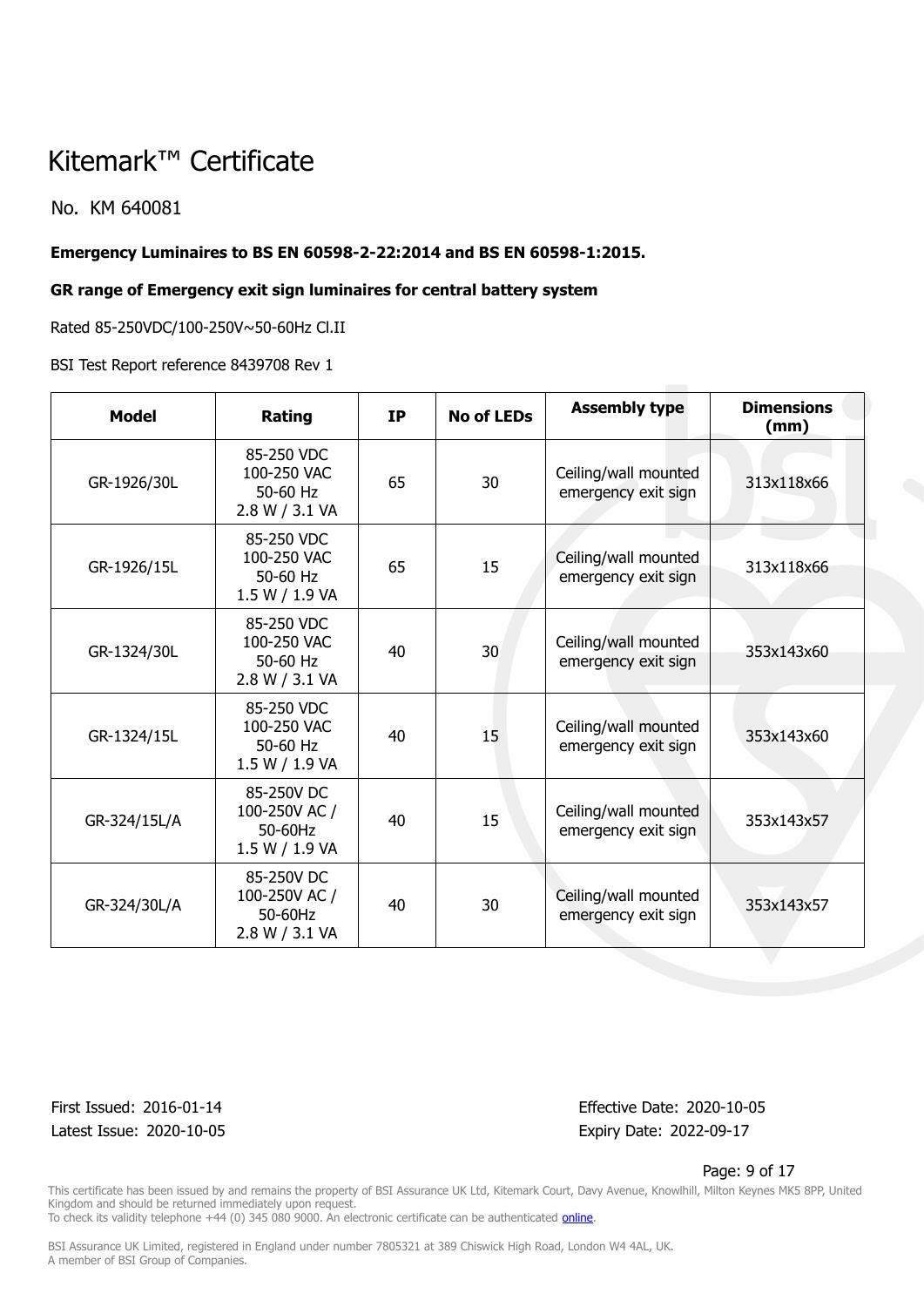No. KM 640081

#### **Emergency Luminaires to BS EN 60598-2-22:2014 and BS EN 60598-1:2015.**

#### **GR range of emergency luminaires – Twinspots**

Rated 220-240 V a.c, 50-60 Hz, Class ll

BSI Test Report reference 8859302 Rev 1

| <b>Model</b>      | Rating                        | <b>IP</b>   | <b>Duration</b> | <b>Assembly type</b>                   | <b>Dimensions</b><br>(mm) |
|-------------------|-------------------------------|-------------|-----------------|----------------------------------------|---------------------------|
| GRL-37/90         | 220-240 V a.c, 50-<br>$60$ Hz | IP42        | 1.5 hours       | Surface mounted<br>emergency luminaire | 302 x 94 x 330 mm         |
| GRL-37/180        | 220-240 V a.c, 50-<br>$60$ Hz | IP42        | 3 hours         | Surface mounted<br>emergency luminaire | 302 x 94 x 330 mm         |
| GRL-37/90/WP      | 220-240 V a.c, 50-<br>$60$ Hz | <b>IP65</b> | 1.5 hours       | Surface mounted<br>emergency luminaire | 307 x 100 x 33 mm         |
| GRL-37/180/WP     | 220-240 V a.c, 50-<br>$60$ Hz | <b>IP65</b> | 3 hours         | Surface mounted<br>emergency luminaire | 307 x 100 x 33 mm         |
| GRL-37/90/ADR     | 220-240 V a.c, 50-<br>60 Hz   | IP42        | 1.5 hours       | Surface mounted<br>emergency luminaire | 302 x 94 x 330 mm         |
| GRL-37/180/ADR    | 220-240 V a.c, 50-<br>60 Hz   | IP42        | 3 hours         | Surface mounted<br>emergency luminaire | 302 x 94 x 330 mm         |
| GRL-37/90/WP/ADR  | 220-240 V a.c, 50-<br>$60$ Hz | <b>IP65</b> | 1.5 hours       | Surface mounted<br>emergency luminaire | 307 x 100 x 33 mm         |
| GRL-37/180/WP/ADR | 220-240 V a.c, 50-<br>60 Hz   | <b>IP65</b> | 3 hours         | Surface mounted<br>emergency luminaire | 307 x 100 x 33 mm         |

Latest Issue: 2020-10-05 Expiry Date: 2022-09-17

First Issued: 2016-01-14 Effective Date: 2020-10-05

Page: 10 of 17

This certificate has been issued by and remains the property of BSI Assurance UK Ltd, Kitemark Court, Davy Avenue, Knowlhill, Milton Keynes MK5 8PP, United Kingdom and should be returned immediately upon request. To check its validity telephone +44 (0) 345 080 9000. An electronic certificate can be authenticated *[online](https://pgplus.bsigroup.com/CertificateValidation/CertificateValidator.aspx?CertificateNumber=KM+640081&ReIssueDate=05%2f10%2f2020&Template=uk)*.

BSI Assurance UK Limited, registered in England under number 7805321 at 389 Chiswick High Road, London W4 4AL, UK.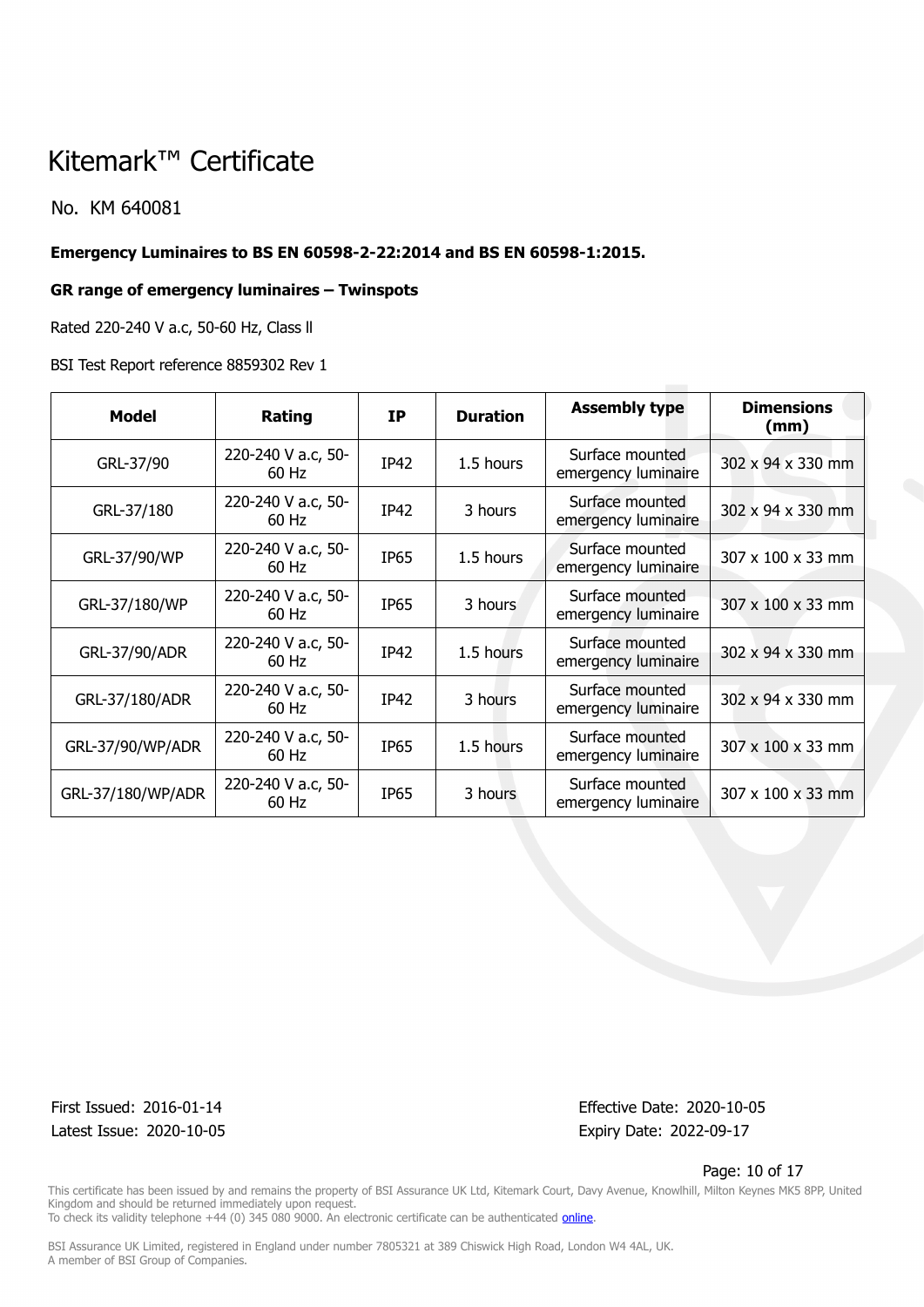No. KM 640081

### **Emergency Luminaires to BS EN 60598-2-22:2014 and BS EN 60598-1:2015.**

#### **ZLD range of emergency luminaires for central battery system**

Rated: 15V-30V DC. Some luminaires are 55-250VDC/ 100-250V AC IP40

#### BSI Test Report reference 8856141 Rev 2

| <b>Model</b>        | Rating                                          | Light<br><b>Source</b> | <b>IP</b>   | <b>Assembly type</b>           |
|---------------------|-------------------------------------------------|------------------------|-------------|--------------------------------|
| ZLD-34/24V/ADR/EM   | 15-30V DC<br>Class III<br>50/60Hz               | <b>LED</b>             | IP40        | Ceiling/wall mounted Exit sign |
| ZLD-28/24V/ADR/EM   | 15-30V DC<br>Class III<br>50/60Hz               | <b>LED</b>             | <b>IP40</b> | Ceiling/wall mounted Exit sign |
| ZLD-34/CBS/24VDC/EM | 15-30V DC<br>Class III<br>50/60Hz               | <b>LED</b>             | <b>IP40</b> | Ceiling/wall mounted Exit sign |
| ZLD-28/CBS/24VDC/EM | 15-30V DC<br>Class III<br>50/60Hz               | <b>LED</b>             | IP40        | Ceiling/wall mounted Exit sign |
| ZLD-34/CBS/EM       | 55-250V DC<br>100-250V AC<br>Class I<br>50/60Hz | <b>LED</b>             | <b>IP40</b> | Ceiling/wall mounted Exit sign |
| ZLD-28/CBS/EM       | 55-250V DC<br>100-250V AC<br>Class I<br>50/60Hz | <b>LED</b>             | <b>IP40</b> | Ceiling/wall mounted Exit sign |

Latest Issue: 2020-10-05 Expiry Date: 2022-09-17

First Issued: 2016-01-14 Effective Date: 2020-10-05

#### Page: 11 of 17

This certificate has been issued by and remains the property of BSI Assurance UK Ltd, Kitemark Court, Davy Avenue, Knowlhill, Milton Keynes MK5 8PP, United Kingdom and should be returned immediately upon request.

To check its validity telephone +44 (0) 345 080 9000. An electronic certificate can be authenticated *[online](https://pgplus.bsigroup.com/CertificateValidation/CertificateValidator.aspx?CertificateNumber=KM+640081&ReIssueDate=05%2f10%2f2020&Template=uk)*.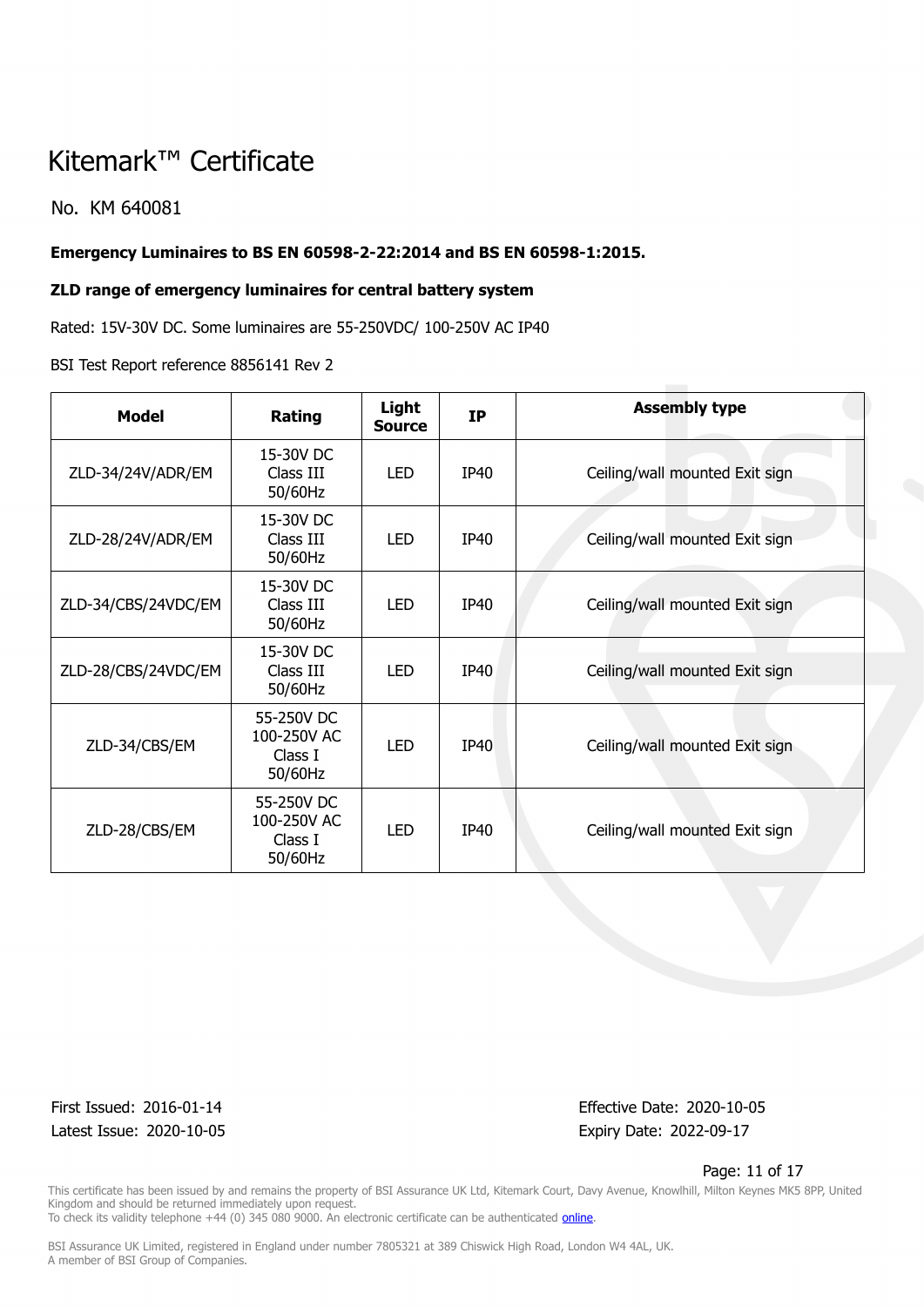No. KM 640081

### **Emergency Luminaires to BS EN 60598-2-22:2014 and BS EN 60598-1:2015.**

#### **GR range of emergency luminaires for central battery system**

Rated: 15V-30V DC. Some luminaires are 90-250VDC/ 120-250V AC IP40

#### BSI Test Report reference 8856142 Rev 2

| <b>Model</b>   | Rating                                            | Light<br><b>Source</b> | <b>IP</b>   | <b>Assembly type</b>                                                          |
|----------------|---------------------------------------------------|------------------------|-------------|-------------------------------------------------------------------------------|
| GR-281/24V/ADR | 15-30V DC<br>Class III<br>50/60Hz                 | <b>LED</b>             | <b>IP40</b> | Ceiling/wall recess mounted emergency<br>luminaire for central battery system |
| GR-280/24V/ADR | 15-30V DC<br>Class III<br>50/60Hz                 | <b>LED</b>             | <b>IP40</b> | Ceiling/wall recess mounted emergency<br>luminaire for central battery system |
| GR-281/24VDC   | 15-30V DC<br>Class III<br>50/60Hz                 | LED.                   | IP40        | Ceiling/wall recess mounted emergency<br>luminaire for central battery system |
| GR-280/24VDC   | 15-30V DC<br>Class III<br>50/60Hz                 | <b>LED</b>             | IP40        | Ceiling/wall recess mounted emergency<br>luminaire for central battery system |
| GR-281         | 90-250 V DC<br>120-250V AC<br>Class II<br>50/60Hz | <b>LED</b>             | <b>IP40</b> | Ceiling/wall recess mounted emergency<br>luminaire for central battery system |
| GR-280         | 90-250 V DC<br>120-250V AC<br>Class II<br>50/60Hz | <b>LED</b>             | IP40        | Ceiling/wall recess mounted emergency<br>luminaire for central battery system |

Latest Issue: 2020-10-05 Expiry Date: 2022-09-17

First Issued: 2016-01-14 Effective Date: 2020-10-05

#### Page: 12 of 17

This certificate has been issued by and remains the property of BSI Assurance UK Ltd, Kitemark Court, Davy Avenue, Knowlhill, Milton Keynes MK5 8PP, United Kingdom and should be returned immediately upon request.

To check its validity telephone +44 (0) 345 080 9000. An electronic certificate can be authenticated *[online](https://pgplus.bsigroup.com/CertificateValidation/CertificateValidator.aspx?CertificateNumber=KM+640081&ReIssueDate=05%2f10%2f2020&Template=uk)*.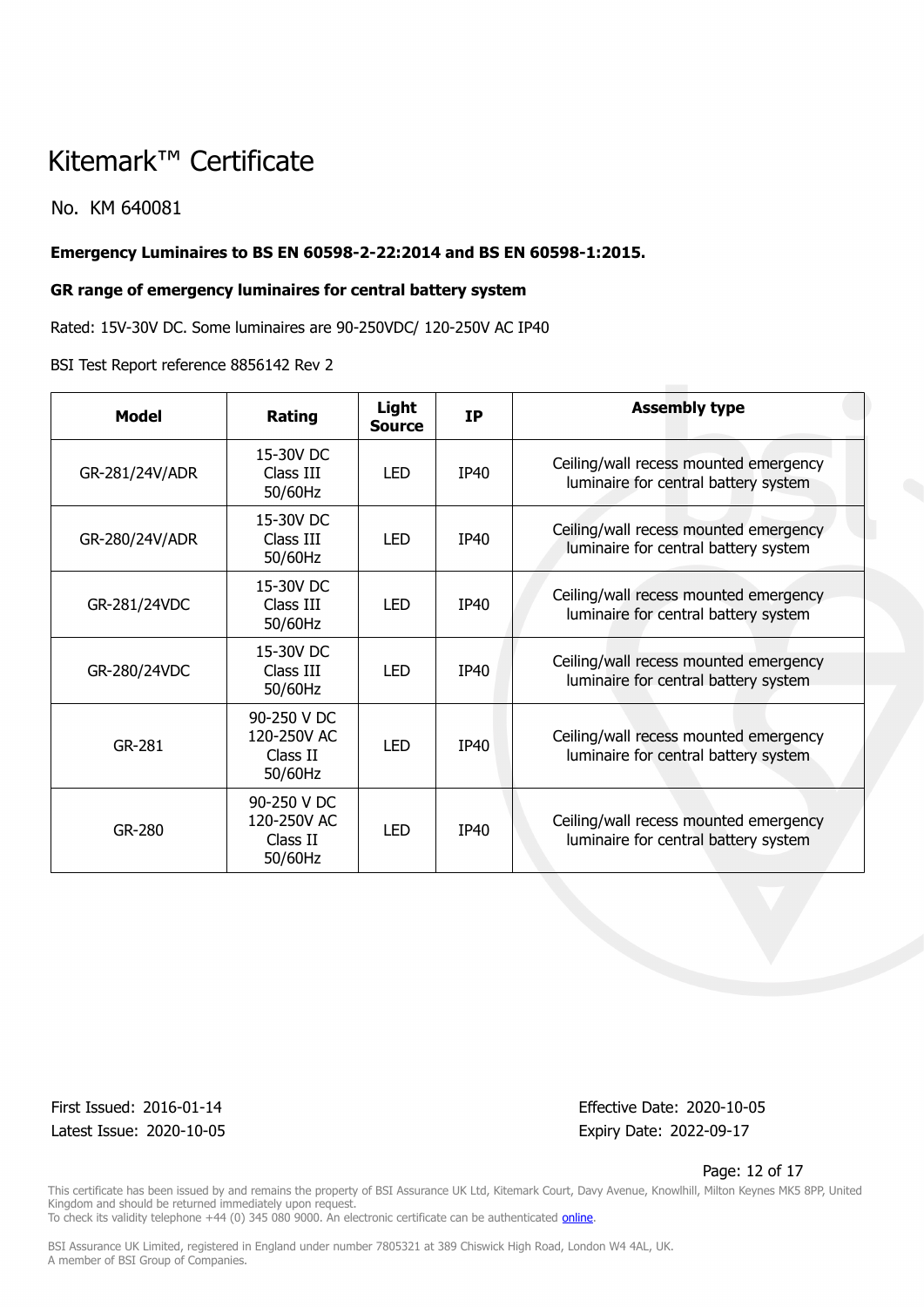### No. KM 640081

### **Emergency Luminaires to BS EN 60598-2-22:2014 and BS EN 60598-1:2015.**

Skyline range of emergency exit luminaires

Rated: 220-240 V, 50/60 Hz, Class ll, IP65

BSI Test Report reference 9787475

| <b>Model</b>       | Rating                            | <b>Duration</b> | <b>IP</b>   | <b>Assembly type</b>                     |
|--------------------|-----------------------------------|-----------------|-------------|------------------------------------------|
| <b>SLL-501/WP</b>  | 220-240 V<br>Class II<br>50/60 Hz | 1.5 hours       | <b>IP65</b> | Surface mounted emergency exit luminaire |
| <b>SLL-503/WP</b>  | 220-240 V<br>Class II<br>50/60 Hz | 3 hours         | <b>IP65</b> | Surface mounted emergency exit luminaire |
| <b>SLL-1001/WP</b> | 220-240 V<br>Class II<br>50/60 Hz | 1.5 hours       | <b>IP65</b> | Surface mounted emergency exit luminaire |
| SLL-1003/WP        | 220-240 V<br>Class II<br>50/60 Hz | 3 hours         | <b>IP65</b> | Surface mounted emergency exit luminaire |
| SLL-1011/WP        | 220-240 V<br>Class II<br>50/60 Hz | 1.5 hours       | <b>IP65</b> | Surface mounted emergency luminaire      |
| <b>SLL-1013/WP</b> | 220-240 V<br>Class II<br>50/60 Hz | 3 hours         | <b>IP65</b> | Surface mounted emergency luminaire      |
| <b>SLL-1021/WP</b> | 220-240 V<br>Class II<br>50/60 Hz | 1.5 hours       | <b>IP65</b> | Surface mounted emergency luminaire      |
| <b>SLL-1023/WP</b> | 220-240 V<br>Class II<br>50/60 Hz | 3 hours         | <b>IP65</b> | Surface mounted emergency luminaire      |
| SLL-501/WP/ADR     | 220-240 V<br>Class II<br>50/60 Hz | 1.5 hours       | <b>IP65</b> | Surface mounted emergency exit luminaire |
| SLL-503/WP/ADR     | 220-240 V<br>Class II<br>50/60 Hz | 3 hours         | <b>IP65</b> | Surface mounted emergency exit luminaire |

Latest Issue: 2020-10-05 Expiry Date: 2022-09-17

First Issued: 2016-01-14 Effective Date: 2020-10-05

#### Page: 13 of 17

This certificate has been issued by and remains the property of BSI Assurance UK Ltd, Kitemark Court, Davy Avenue, Knowlhill, Milton Keynes MK5 8PP, United Kingdom and should be returned immediately upon request.

To check its validity telephone +44 (0) 345 080 9000. An electronic certificate can be authenticated *[online](https://pgplus.bsigroup.com/CertificateValidation/CertificateValidator.aspx?CertificateNumber=KM+640081&ReIssueDate=05%2f10%2f2020&Template=uk)*.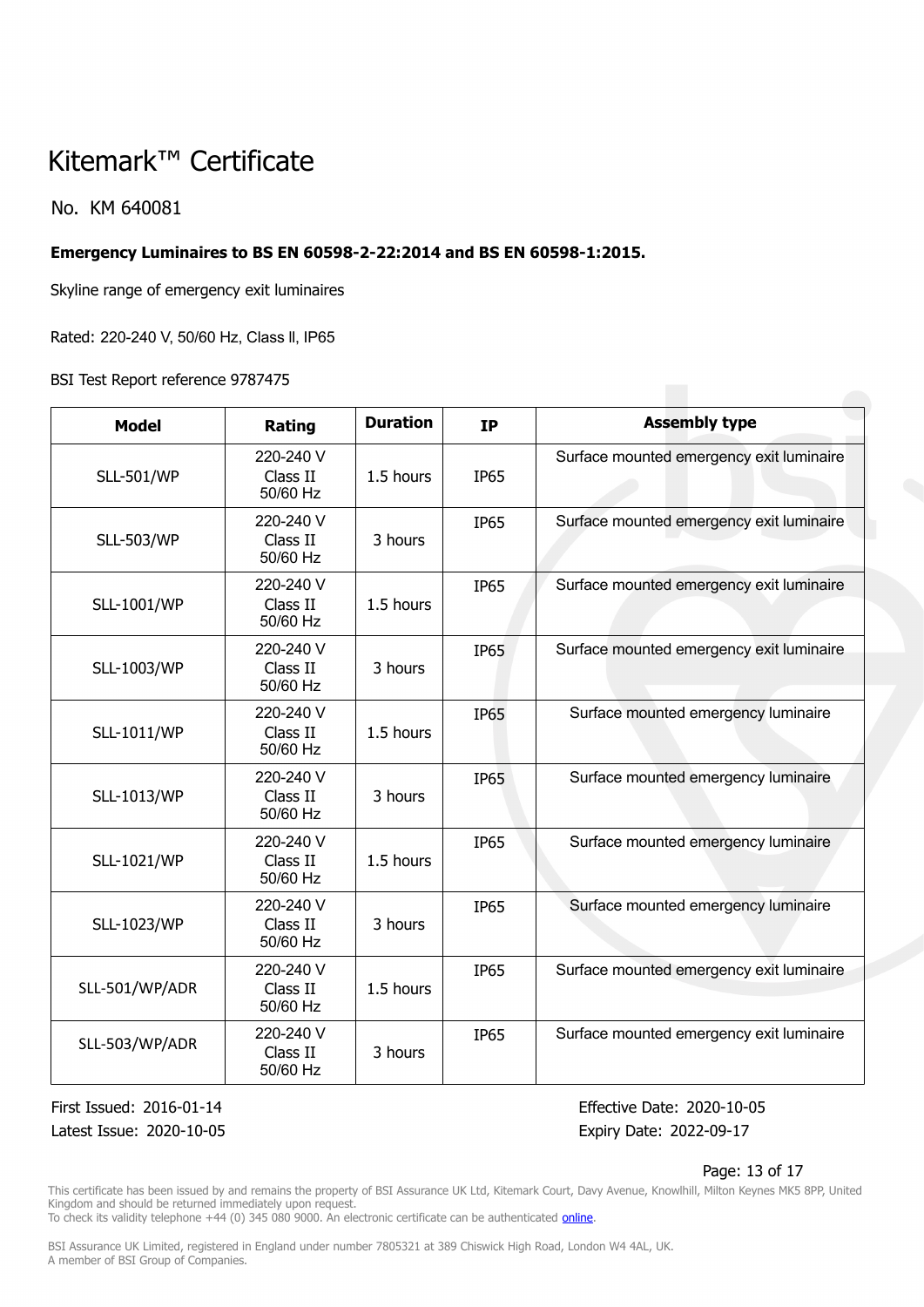### No. KM 640081

## **Emergency Luminaires to BS EN 60598-2-22:2014 and BS EN 60598-1:2015.**

Skyline range of emergency exit luminaires continued

| <b>SLL-1001/WP/ADR</b> | 220-240 V<br>Class II<br>50/60 Hz | 1.5 hours | IP65             | Surface mounted emergency exit luminaire |
|------------------------|-----------------------------------|-----------|------------------|------------------------------------------|
| <b>SLL-1003/WP/ADR</b> | 220-240 V<br>Class II<br>50/60 Hz | 3 hours   | IP <sub>65</sub> | Surface mounted emergency exit luminaire |
| SLL-1011/WP/ADR        | 220-240 V<br>Class II<br>50/60 Hz | 1.5 hours | <b>IP65</b>      | Surface mounted emergency luminaire      |
| <b>SLL-1013/WP/ADR</b> | 220-240 V<br>Class II<br>50/60 Hz | 3 hours   | IP65             | Surface mounted emergency luminaire      |
| <b>SLL-1021/WP/ADR</b> | 220-240 V<br>Class II<br>50/60 Hz | 1.5 hours | IP65             | Surface mounted emergency luminaire      |
| <b>SLL-1023/WP/ADR</b> | 220-240 V<br>Class II<br>50/60 Hz | 3 hours   | IP65             | Surface mounted emergency luminaire      |

Latest Issue: 2020-10-05 expiry Date: 2022-09-17

First Issued: 2016-01-14 Effective Date: 2020-10-05

#### Page: 14 of 17

This certificate has been issued by and remains the property of BSI Assurance UK Ltd, Kitemark Court, Davy Avenue, Knowlhill, Milton Keynes MK5 8PP, United Kingdom and should be returned immediately upon request. To check its validity telephone +44 (0) 345 080 9000. An electronic certificate can be authenticated *[online](https://pgplus.bsigroup.com/CertificateValidation/CertificateValidator.aspx?CertificateNumber=KM+640081&ReIssueDate=05%2f10%2f2020&Template=uk)*.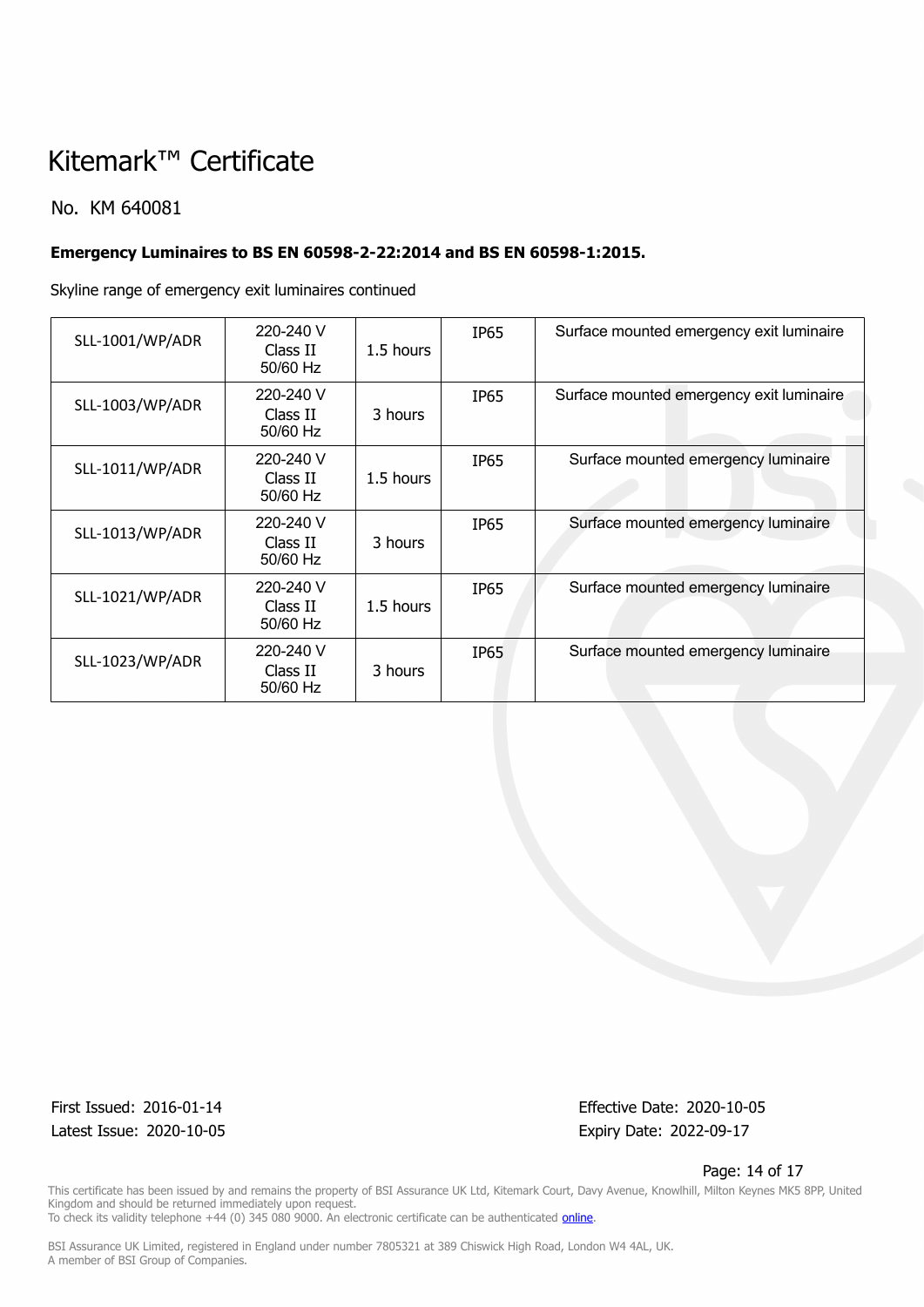No. KM 640081

### **Emergency Luminaires to BS EN 60598-2-22:2014 and BS EN 60598-1:2015.**

GRL 29 range of Twin spot luminaire emergency luminaire

Rated: 220-240 V, 50/60 Hz, Class ll, IP42 and IP65

BSI Test Report reference 3168381

| Model         | Rating                   | <b>Duration</b> | <b>IP</b>        | <b>Assembly type</b>                                          |
|---------------|--------------------------|-----------------|------------------|---------------------------------------------------------------|
| <b>GRL-29</b> | 220-240 V<br>AC/50-60 Hz | 3 hours         | IP42             | Self-contained, surface mounted emergency<br><b>luminaire</b> |
| GRL-29/ADR    | 220-240 V<br>AC/50-60 Hz | 3 hours         | IP42             | Self-contained, surface mounted emergency<br>luminaire        |
| GRL-29/WP     | 220-240 V<br>AC/50-60 Hz | 3 hours         | <b>IP65</b>      | Self-contained, surface mounted emergency<br>luminaire        |
| GRL-29/WP/ADR | 220-240 V<br>AC/50-60 Hz | 3 hours         | IP <sub>65</sub> | Self-contained, surface mounted emergency<br>luminaire        |

Latest Issue: 2020-10-05 Expiry Date: 2022-09-17

First Issued: 2016-01-14 Effective Date: 2020-10-05

Page: 15 of 17

This certificate has been issued by and remains the property of BSI Assurance UK Ltd, Kitemark Court, Davy Avenue, Knowlhill, Milton Keynes MK5 8PP, United Kingdom and should be returned immediately upon request. To check its validity telephone +44 (0) 345 080 9000. An electronic certificate can be authenticated *[online](https://pgplus.bsigroup.com/CertificateValidation/CertificateValidator.aspx?CertificateNumber=KM+640081&ReIssueDate=05%2f10%2f2020&Template=uk)*.

BSI Assurance UK Limited, registered in England under number 7805321 at 389 Chiswick High Road, London W4 4AL, UK.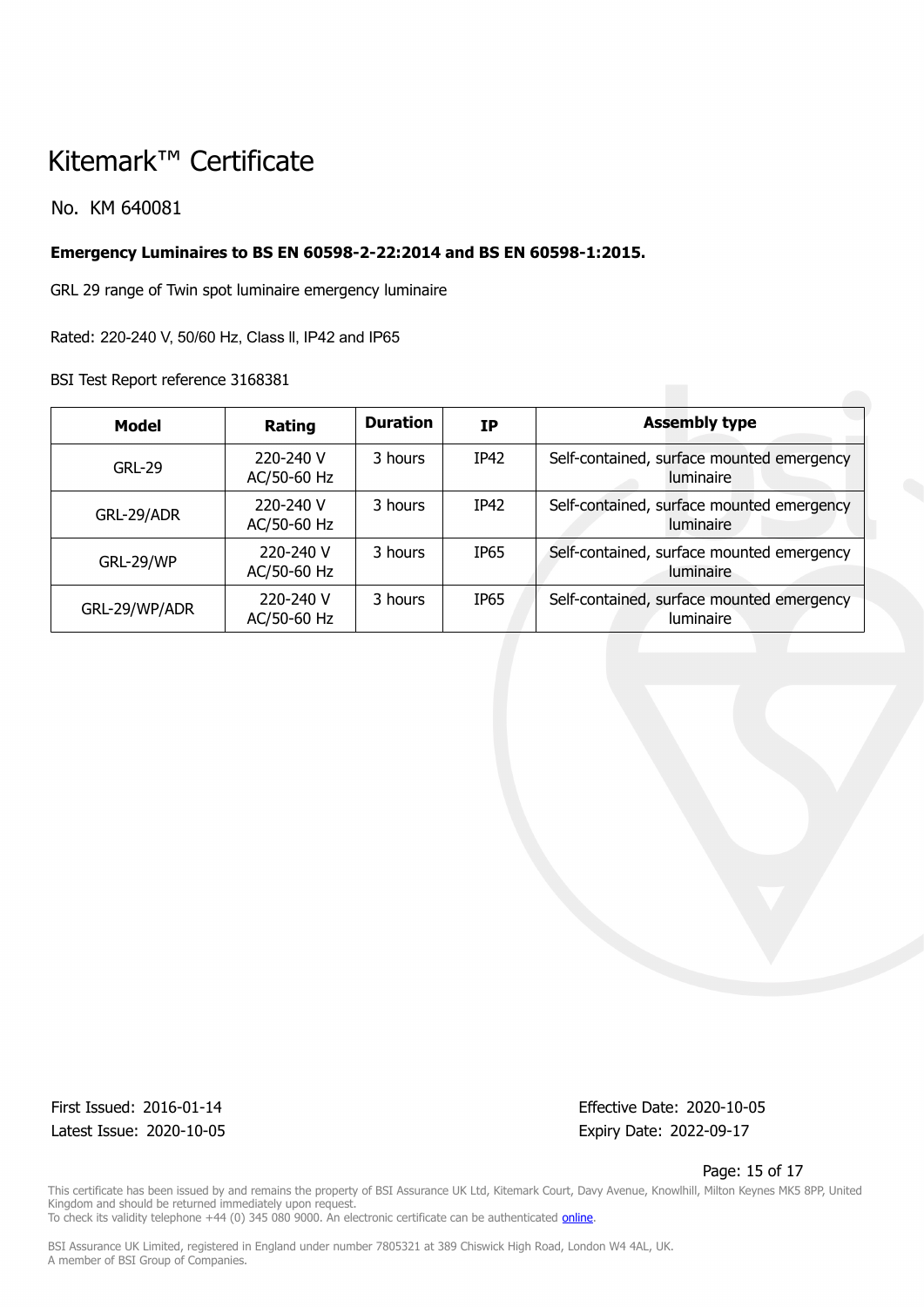### No. KM 640081

### **Emergency Luminaires to BS EN 60598-2-22:2014 and BS EN 60598-1:2015+A1:2018**

GRL 292 range of Emergency Luminaires

Rated: 220-240 V, 50/60 Hz, Class ll

BSI Test Report reference 3053920 Rev 1

| <b>Model</b>    | Rating                   | <b>Duration</b> | <b>IP</b>   | <b>Assembly type</b>                                                       |
|-----------------|--------------------------|-----------------|-------------|----------------------------------------------------------------------------|
| GR-290/M        | 220-240 V<br>AC/50-60 Hz | 1.5 hours       | IP40        | Self-contained, recessed or surface ceiling<br>mounted emergency luminaire |
| GR-290/M/ADR    | 220-240 V<br>AC/50-60 Hz | 1.5 hours       | IP40        | Self-contained, recessed or surface ceiling<br>mounted emergency luminaire |
| GR-291/M        | 220-240 V<br>AC/50-60 Hz | 1.5 hours       | IP40        | Self-contained, recessed or surface ceiling<br>mounted emergency luminaire |
| GR-291/M/ADR    | 220-240 V<br>AC/50-60 Hz | 1.5 hours       | <b>IP40</b> | Self-contained, recessed or surface ceiling<br>mounted emergency luminaire |
| GR-292/M        | 220-240 V<br>AC/50-60 Hz | 3 hours         | IP40        | Self-contained, recessed or surface ceiling<br>mounted emergency luminaire |
| GR-292/M/ADR    | 220-240 V<br>AC/50-60 Hz | 3 hours         | <b>IP40</b> | Self-contained, recessed or surface ceiling<br>mounted emergency luminaire |
| GR-293/M        | 220-240 V<br>AC/50-60 Hz | 3 hours         | <b>IP40</b> | Self-contained, recessed or surface ceiling<br>mounted emergency luminaire |
| GR-293/M/ADR    | 220-240 V<br>AC/50-60 Hz | 3 hours         | <b>IP40</b> | Self-contained, recessed or surface ceiling<br>mounted emergency luminaire |
| GR-290/WP/M     | 220-240 V<br>AC/50-60 Hz | 1.5 hours       | <b>IP65</b> | Self-contained, recessed or surface ceiling<br>mounted emergency luminaire |
| GR-290/WP/M/ADR | 220-240 V<br>AC/50-60 Hz | 1.5 hours       | <b>IP65</b> | Self-contained, recessed or surface ceiling<br>mounted emergency luminaire |
| GR-291/WP/M     | 220-240 V<br>AC/50-60 Hz | 1.5 hours       | <b>IP65</b> | Self-contained, recessed or surface ceiling<br>mounted emergency luminaire |
| GR-291/WP/M/ADR | 220-240 V<br>AC/50-60 Hz | 1.5 hours       | <b>IP65</b> | Self-contained, recessed or surface ceiling<br>mounted emergency luminaire |
| GR-292/WP/M     | 220-240 V<br>AC/50-60 Hz | 3 hours         | <b>IP65</b> | Self-contained, recessed or surface ceiling<br>mounted emergency luminaire |

Latest Issue: 2020-10-05 Expiry Date: 2022-09-17

First Issued: 2016-01-14 Effective Date: 2020-10-05

#### Page: 16 of 17

This certificate has been issued by and remains the property of BSI Assurance UK Ltd, Kitemark Court, Davy Avenue, Knowlhill, Milton Keynes MK5 8PP, United Kingdom and should be returned immediately upon request.

To check its validity telephone +44 (0) 345 080 9000. An electronic certificate can be authenticated *[online](https://pgplus.bsigroup.com/CertificateValidation/CertificateValidator.aspx?CertificateNumber=KM+640081&ReIssueDate=05%2f10%2f2020&Template=uk)*.